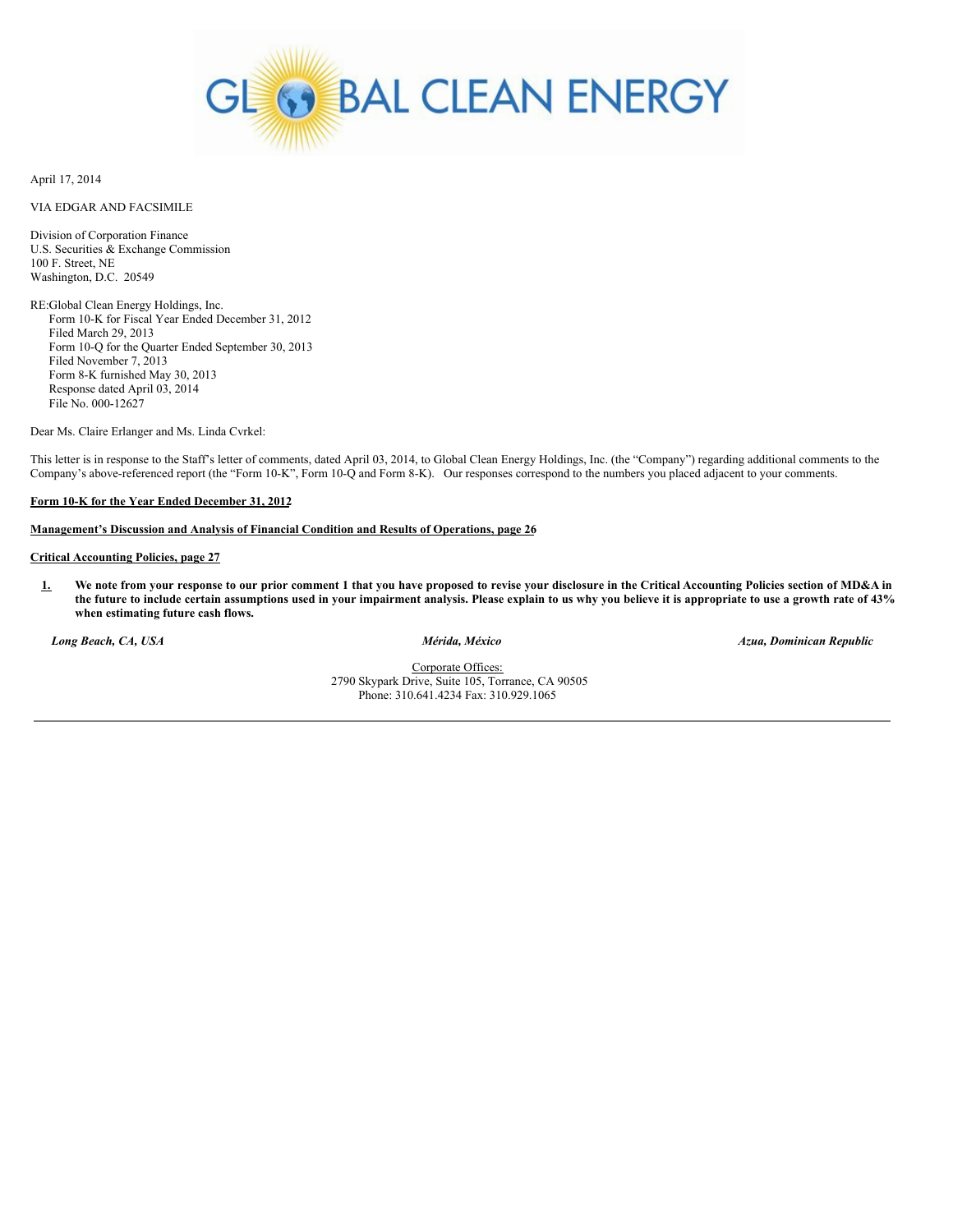

2. The Company utilized a growth rate of 43% based on its managements' view of projected revenue increase. We project revenue will be generated from the number of acres planted with Camelina, in our newly acquired Sustainable Oils business, plus the revenue generated from our maturing Mexican Jatropha farms. As the Jatropha trees that we previously planted mature, our harvests of Jatropha seeds will increase, generating future revenues.

#### Also, please explain how you determined the discount rate of 50% that is used for purposes of determining discounted cash flows

The Company utilized 50% as our discount/probability rate considering we are more than 25% through the year and are still seeking funding for the Camelina business. We are trying to keep our projected cash flows conservative and in-line with the probability of generating future revenues. Therefore, we feel the 50% discount/probability rate properly reflects our view of future revenue.

# **Form 10-Q for the Quarter Ended September 30, 2013**

3. We note from your response to our prior comment 5 that the gain on forgiveness of debt was netted in your calculations for the loss on sale of investment as the debt would not have been forgiven if the investment has not been sold. However, regardless of the fact that you indicate that the debt forgiveness was conditional upon the sale of the investment, we believe that the gain on debt forgiveness should be presented separately on the face of the income statement from the loss on the sale of the investment. The gain on debt forgiveness is appropriately presented as non-operating income (expense), however the loss on sale of investment should be presented as part of operating income/loss. Please revise your financial statements accordingly.

We respectfully maintain our opinion with the original position that the net accounting related to the loss from the sale of our land in Belize accurately and properly reflects the situation. The sale of the land and the reduction in the notes payables are directly related and should not be shown separately on the face of the financials statement. We believe this because:

- 1) The land in Belize was sold at a loss due to the Company's and the former partner's urgent desire to close the transaction quickly.
- 2) The former partners only agreed to reduction in the outstanding notes payables balances, and the related accrued interest if, and only if, the

*Long Beach, CA, USA Mérida, México Azua, Dominican Republic*

Corporate Offices: 2790 Skypark Drive, Suite 105, Torrance, CA 90505 Phone: 310.641.4234 Fax: 310.929.1065